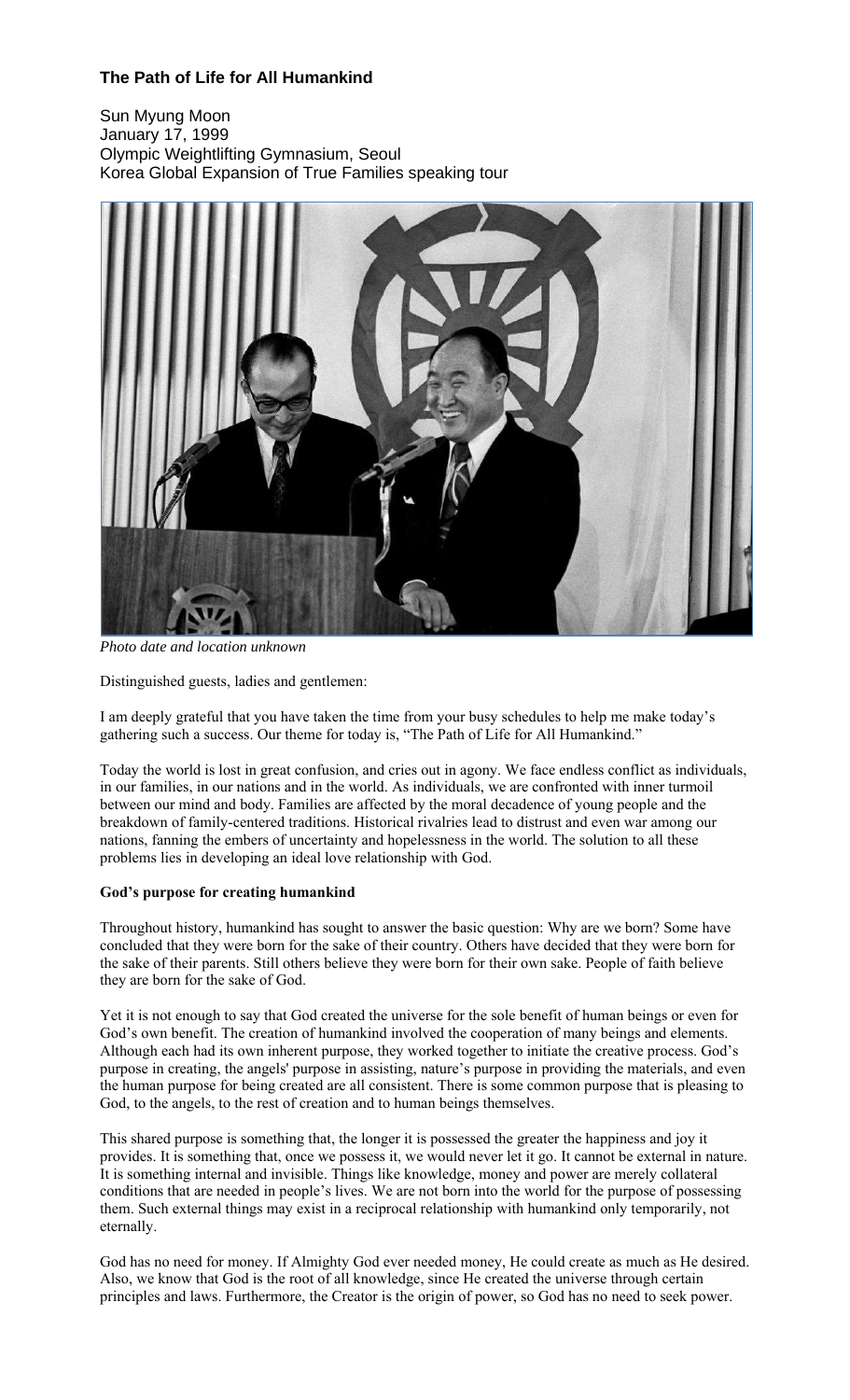What then is this common content or purpose? It is something we cannot arrive at through human effort alone. This is because human effort cannot control the fundamental origin of life. This content is something that directs the motivation, course and even final destination of each person's life.

From this perspective, this common content can only be true love. Human beings are born in love and are destined to go the path of love. People even die for love. This shows that love is more valuable than life itself. Moreover, we see that love precedes life. That is why people willingly offer even their lives for the sake of love.

Love is eternal. If we look at novels, poems and other works of literature, we see how authors set unchanging and eternal love as the ideal. Clearly, human beings are not satisfied with momentary or finite love. Our desire is for love that is eternal.

Love has the power to disarm God completely. Even God is vulnerable to love. Almighty God cannot resist breaking into a big smile when smelling the fragrance of love from human beings. God enjoys love stories, too. Yet how much more pleasing it is when love is actually practiced!

Each organ in our body was created for the sake of love. For example, the eyes were obviously created for the purpose of sight. To see what? The eyes were created specifically to look for love, which is the common theme among all beings. The nose was made to smell, specifically to smell the fragrance of love. Similarly, our ears were created to hear the sounds of love. Among all the sounds we hear, the one sound that we never get tired of hearing is the sound of someone saying, "I love you." This is as true for senior citizens as it is for young people.

Love is the only power that can bring all beings into a state of mutual attraction. Here, love refers to true love, which every being in the entire universe welcomes. True love is the type of love that is publicly endorsed by God, the angelic world, things of creation and all people. If we were to cover the entire universe with a blanket of love, no being would want to crawl out from under that blanket. From this perspective, it is clear that the creation of the universe and life itself originated from true love.

## **True love is the origin of the creation of the universe**

When human beings reach the state of consciousness in which they are able to love the universe, all the doors of the universe open to them. For example, I am just a tiny being occupying this space right here. However, centered on love, I can have a reciprocal relationship with a being of any size or magnitude. Let us say that God is an extremely large being. Then by the power of love, I can rise to a position reciprocal to that of the Absolute God. This is possible because love is an attribute of God.

Thus, a person who recognizes and keeps God's covenant of love can enjoy freedom anywhere in the universe. A person who is intoxicated with God's love can examine a single grain of sand for a thousand years without ever being bored. Such a person will see fight radiating from his or her own hand. When lying alone at night, a person feels as if he or she is lying on a golden bed and radiating golden fight. This may sound unbelievable, yet it is true. If you reach this state, you can stand on a hilltop and feel that all creation is cheering to welcome you. Have you ever experienced this? The thought that we are born into a universe of love not only gives us a feeling of infinite happiness, it also makes us want to proclaim to the world, "Hey, look at me!" God was working in the laboratory, and made the most ideal, most sensational discovery: that discovery is each one of us.

We are created in a position reciprocal to God's love. Therefore, any act of self-destruction is the greatest of sins. Conversely, loving and protecting oneself are acts of great goodness. That is why suicide, the act of self-destruction, is such a momentous violation of heart. Suicide contributes to breakdown of the universe.

A person might be imprisoned and tortured to the point of vomiting blood. In that moment, if he or she feels God's love, that suffering becomes a key that opens the door to God's embrace with a love that penetrates to the marrow of his or her bones. A person who perceives his or her suffering in such a way is even able to face death with happiness.

By this example, we see that anyone who lives within the power of true love is a person of great strength. Even if someone were to offer this person a country or the world, he or she would not be swayed. Even Satan would be forced to surrender before such a person. Such an individual, called by God to represent all humankind centering on this cosmic love, would be the Messiah. Jesus is that representative. We can never find this cosmic love without going through the Messiah. It is reasonable to say that all people on earth will have to follow the Messiah. Jesus said, "I am the way, and the truth, and the life; no one comes to the Father, but by me." (John 14:6) The meaning of this would be clearer if the word "love" were added: "I am the way, and the truth, and the life, and the love; no one comes to the Father, but by me."

The Divine Principle of the Unification Church teaches that energy is produced when a subject partner and object partner become one. In a family, parents hold the position of the subject partner and children hold the position of object partner. Once they have a reciprocal relationship of love they become one entity, a true family. This entity then becomes a new object partner that can unite with a larger subject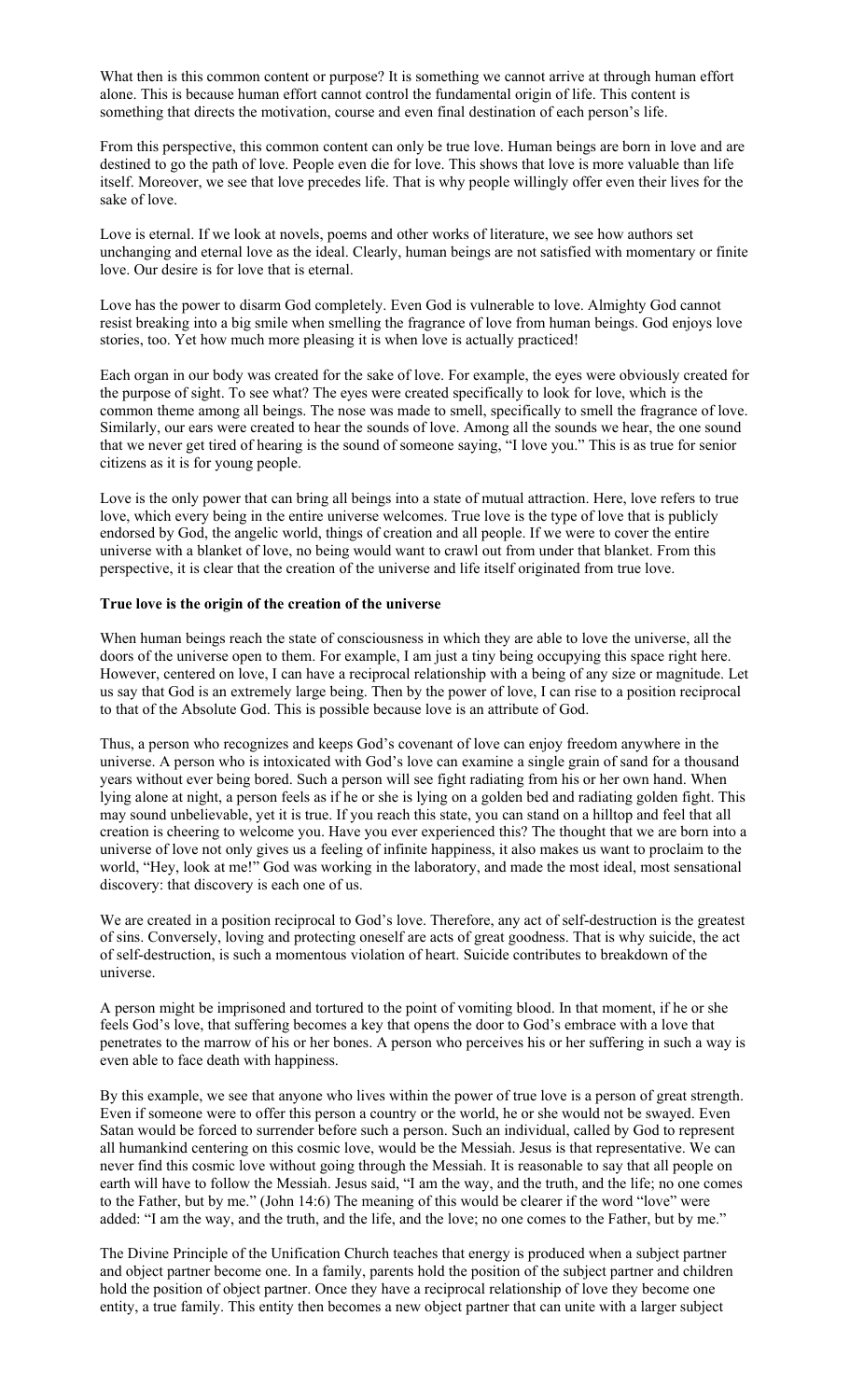partner. With God as the subject partner, the parent-child union becomes one with God. We can also say that when a perfect subject-object partnership is formed with God, centering on the ideal of love, God and humankind can exist in total oneness. When the realm of love between God and humanity becomes a reality, the light of love will shine throughout the universe as bright and constant as the sun.

In this way, each of us is a person in whom the lives of both parents are brought together as one, and is also a partner in our parents' love. We are one with their love and one with their ideals, including happiness and peace. For a parent, the joy of worldly success is nothing compared to the joy of reuniting with a lost child. This shows that the child embodies the highest ideals of the parents.

Each of us is connected to our parents' life, love and ideals, and no one can sever these connections. Even God cannot sever them, nor can the universe. In fact, all the forces of the universe work together to safeguard these connections. This is because the parents are the cause and the children are the result. The parents and children are one, centering on love. Cause and effect become one and form the substantial realm of love. This is a principle of the universe.

For this reason, wherever the child goes the mother and father will follow. Even in the spirit world, your parents will always want to be with you. In the original ideal, therefore, it is unnatural for a person to dislike being accompanied by his or her parents. Such behavior tears the universe apart. When a person doesn't like to go with his or her parents, it means that he or she is already moving away from the Principle and toward the Fall

Thus, acts of filial piety, such as loving and caring for our parents as we would ourselves, are the most precious things. That is why there is a saying, "Good fortune comes to a harmonious family" On the other hand, divorce cuts through family harmony like a knife. The law of the universe does not allow such an act. Parents who disobey this law find themselves longing for the good fortune of having a harmonious family.

## **Our three parents are this earth, our natural parents and our Heavenly Parent**

Each person comes into the world through three sets of parents. The first parent is the material world. Elements from the world of matter combine to form each person as the center of the material world and as a complex material being. Thus, it can be said that these physical elements themselves are the ancestors who gave us birth. At the same time, the material world is an extension of us. The universe is created so that matter can settle only in the ideal of love. It is only in the ideal of love that all cells can live in tranquility. However, this is ruined whenever a person becomes angry.

Our second set of parents is our natural parents. By giving birth to us, our parents gave us a particular form, and to this extent they are the masters of our lives. However, no matter how hard they may try, our parents cannot be the masters of our love. The master of love is God. In this context, God exists so that love can expand into the entire universe and be made eternal.

Because God is the subject partner of love, God becomes the Parent centering on love. God is our third Parent, so we have three sets of parents.

Human life can be divided into three periods: life in the womb of about ten months, a physical life of about a hundred years, and life in the spirit world that lasts tens of thousands of years into eternity. If we look at our own face, we also see three stages: the mouth, the nose and the eyes. These reflect the three periods of our lives. The mouth symbolizes the period in the womb, which is a world of material. The nose symbolizes the period on earth, which is the world of humanity. The eyes symbolize the period in heaven, which is the spirit world.

To the fetus, the aquatic world of its mother's womb is a world of total freedom. Interestingly, although it is constrained within the confines of the womb, the fetus feels completely free. In the womb, it can't stretch its legs, and it relies on an umbilical cord to breathe and receive nutrients for survival. Its nose and mouth are both useless in that world. Nevertheless, to the fetus, the world in the womb is one of complete freedom.

At the time of birth, do you think the fetus would say, "I am going into the world to eat delicious rice, sweet honey and lots of cake with this mouth?" No. The opposite is the case. It would say, "Oh no! I don't want to leave!" However, even if the fetus doesn't want to leave its mother's womb, when the time comes it has no choice. As the amniotic fluid flows out, the fetus follows soon thereafter. This is what happens in a normal birth. As soon as the baby is born, it begins to cry. At the same time, it starts to breathe through its nose and becomes linked to the second world, the world of air.

As the baby leaves the womb to enter the world of air, the umbilical cord is discarded along with the amniotic sac and everything it needed in the world of the womb. With the destruction of these things, the baby is born into the bosom of its new mother, the planet Earth. Once born, the baby begins to eat with its mouth and breathe through its nose. The food we eat on earth nourishes our physical body, but it does not contain the essential element of life. This life element is nothing other than love. Thus, while we are in this world, we also need to breathe the air of love. We need to inhale this air of love from our mother and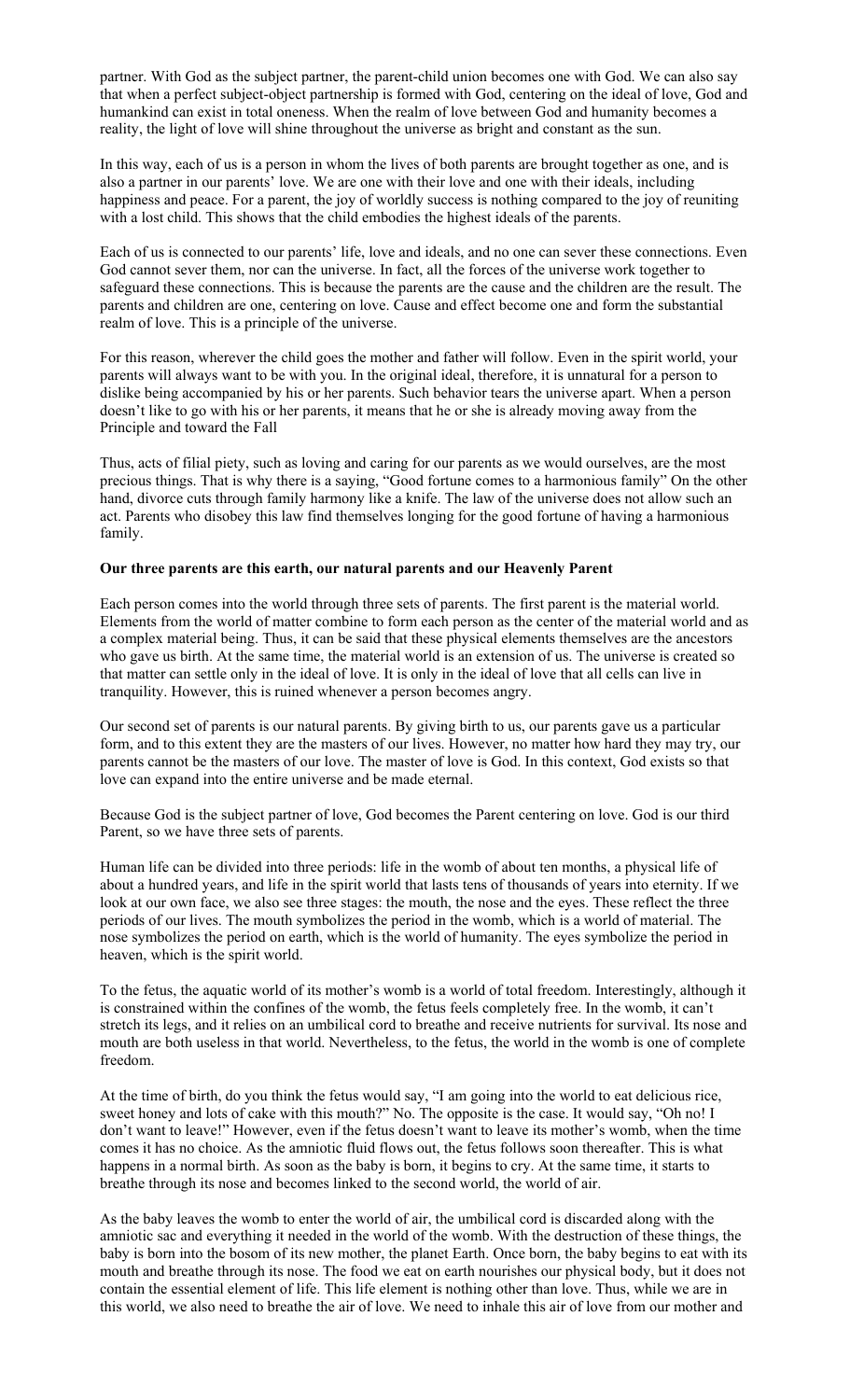father.

A newborn baby automatically searches for its mother's breast, following the vibrations of her love. Whether she is beautiful or ugly does not matter to the baby. The only thing that matters is that she is its mother. It is a sacred scene manifested in limitless variety. We are born in love and we grow by receiving love. Each of us is the substantial fruit of our parents' love. The nature of our parents' love is made visible in us. Parents love their children because their children are the fruit of their love. Boundless love can multiply from this fruit. In this way, we are linked to the love of the individual, family, tribe, nation, world, universe, and ultimately to the essential love of God.

#### **I am the fruit of my parents' love**

Once we are born, our parents take responsibility to see that we become good human beings during our life on earth. Our parents act on behalf of the world, the nation and the family to teach and provide for us. We receive material things and education from our parents so that we may become complete as individuals. Based on this, we then become linked to a horizontal foundation of love, which is marriage.

Parents take responsibility for us until we marry. After marriage, we inherit the love shared by our mother and father. When we marry and start rearing our own children, we begin to understand how much our parents loved us, and thus come to inherit parental love. In this way, the individual becomes capable of receiving and giving love completely. This is how each of us matures as a complete man or woman.

We are born and mature in the vertical love of our parents, and later we engage in horizontal love. This is the only way we can find the integrated realm of love. Heaven and earth together form a spherical world, covering all the dimensions of top and bottom, left and right, and front and back. When the vertical and horizontal love relationships are linked, they interact, revolve, integrate and finally emerge as a single center of harmony. Once the vertical love of heaven and earth is firmly established as the axis internally and externally, the need for horizontal love arises. This takes place during adolescence.

During adolescence, even the sight of an autumn leaf blowing along the ground can seem inspiring. Girls who used to be so reserved when they were younger suddenly start doing things to their hair, putting on makeup and trying on all sorts of clothes and accessories. Their interests expand as well. These are horizontal phenomena of love.

So we are travelers on the path of life. The most important thing on this path is to experience and embody vertical and horizontal love. We need to build a family centering on the love of true parents, true husbands and wives, true brothers and sisters, and true sons and daughters. Next, we need to expand ourselves horizontally, multiplying into families in all directions. When these families, linking the horizontal and vertical, manifest themselves as true families connected to the levels of tribe, society, nation and world, then this world, interlinked by true love, will be the kingdom of heaven.

When a husband and wife love each other, their relationship symbolizes the planting of God. Parents represent God's original position and husband and wife each embodies different aspects of God. Also, each child is like a small God. Since God is the original entity of true love, when the various members of the family link themselves to true love, they become one body with God. Parents are the living embodiment of God and the children represent God as well. Thus, three generations stand in the position of God, centering on true love.

This is why all members of the family—parents, husbands and wives, and children—need true love. A family formed on true love in this way is the foundation for the kingdom of heaven. The kingdom of heaven will be established when we create the foundation of true love. This is the formula. The family is the center of the entire physical universe. People today do not realize that their family represents their country, world and universe. They do not know that their family is the center. Breaking apart a family is an act of aggression against the country, world and universe. Because a perfect family is the foundation for a perfect universe, a person who loves the universe as he or she loves the family can travel freely everywhere. God, as the Parent of the entire universe, is in the central position of love.

#### **The path to be followed by a family centered on true love**

When a man and woman become one centering on true love, they form an ideal couple and build an ideal family. By doing so, they stand in a position representing God and thus are connected to everything in the universe. When this happens all of God's possessions become theirs. Think how wonderful that would be! This is the reason we naturally desire to have dominion over all creation.

Men and women come together as pairs to build families, societies, nations and the world. The family centering on one man and one woman is the model for the tribe, and the tribe is the model for the nation. Families strive to achieve the ideal family, tribe and nation. Ideal nations will emerge based on families that establish such a foundation.

Respected guests! The greatness of true love is that it enables us to become God's object partners and also enables God to become ours. The Bible speaks of God being in us, and Jesus being in us. This is similar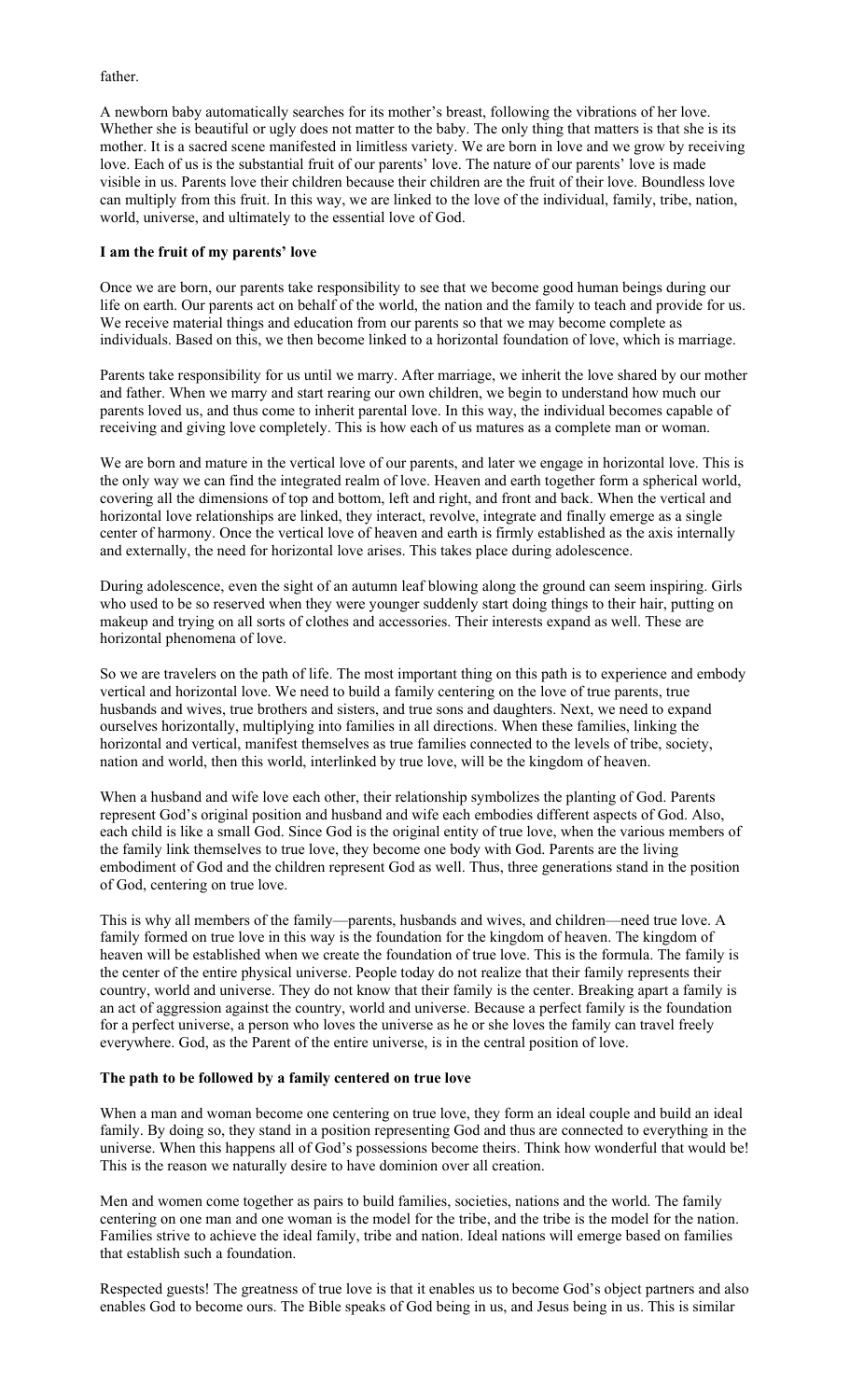to the idea that the parent is in the child, the grandchild is in the grandparent, and the grandparent is in the grandchild.

A grandmother and grandfather bind their hearts together centering on their grandchildren. This is necessary so that the vertical line of love can have a beginning. Then, grandchildren become one with their grandparents. Grandparents are in the same position as God, so we need to attend them as we would attend God. Grandchildren will not be able to find the vertical axis of love without doing this.

After the formation of the vertical axis, horizontal expansion can develop. The horizontal can be connected to all directions, although the vertical has only one direction. The horizontal can turn north, south, east or west; it has a range of 360 degrees. The vertical can move centering on only one axis and cannot be split.

Our first task is to create mind and body unity, centering on love. We need to know how to love the spirit world, which is the vertical world centered on God. Furthermore, if in the future a central country emerges, we will have to love humanity centering on that country. When we love the spirit world and the whole of humankind by means of sacrifice, service and dedication, we can automatically become the central figures who can have dominion of love over the two worlds and make them into one. Then God will surely dwell there.

The entire spirit world and physical universe together are called the cosmos. The spirit world and the universe yearn for the unity of the cosmos centering on true love. True love can unite the cosmos. True love can transform all families into completed families and make them one. Thus, we can conclude that true love is the only thing that humanity needs absolutely, whether we are alive on earth or are in the spirit world.

All beings are attracted to true love. Animals and plants are attracted to the one who possesses true love. They want such a person to be their master. Every being is trying to become one with the person who has true love. The desire of all things is to be closer, to dwell together with, and to be under the dominion of a person who possesses true love. We can conclude, therefore, that nothing in this world is more precious than a true person who possesses true love.

Human beings have no wings. If we want to fly farther than any insect or bird, or circle the planet faster than an airplane, we cannot be confined to our substantial physical body. Even the strongest runner cannot run for very long. As the highest being in creation, human beings are in a reciprocal position equal to God's. So human beings need to be able to act even more quickly than fight, which travels at about three hundred thousand kilometers per second. It is our spiritual selves that make such a thing possible. I can be in Seoul, and my spirit self can travel to New York and be back in an instant, faster than a bolt of lightning. The spirit self is capable of acting at the speed of thought.

The fastest action in the world is not the transmission of electromagnetic waves. It is love. Love travels faster and flies higher than anything in the world. When two people at opposite ends of the Earth love each other, they pull toward each other from across the globe. That is the power of love. In the world of God's original ideal, a person who has experienced true love has the ability and authority to possess instantly anything God wants.

People need to experience such a state while on earth. One can rise to this position only if the physical and spirit selves become one while establishing a love relationship with God, centered on a true family. We can feel God's love by loving our countrymen, the people of the world, and creation. Each of us, regardless of nationality, has to develop the heart to love people of all races. We need to love not just people; we need to love even the smallest microorganism. This love has to spring naturally from within. When a flower blooms, its beauty and fragrance come naturally. The blossom of love has to bloom in the same way. The fragrance of love would fill the air naturally.

To do this, we need to receive the nutrients that make it possible for the blossom of love to bloom. In the same way that plants receive nutrients from the soil and air, we receive nutrients from our physical body and spirit self. We receive vitality elements from our physical body, and we receive living spirit elements from our spirit self.

This is how we become beings who are totally equipped to love and how we develop the ability to fly anywhere. When this happens, the solar system and the entire universe become the stage of our activity.

#### **The spirit world is a world centered on love**

When human beings finish their physical life, they go through a second birth. This is called death. The place into which we are born this second time is the spirit world. We go into the spirit world and, on behalf of the entire universe, receive love from God, our third Parent. That is to say, we receive ideal love. So in the spirit world, unity is inevitable.

At the moment of our death, we leave the second world, the world of air, and fully connect to the third world, the world of love. We leave behind the love of our natural parents and siblings and enter the spirit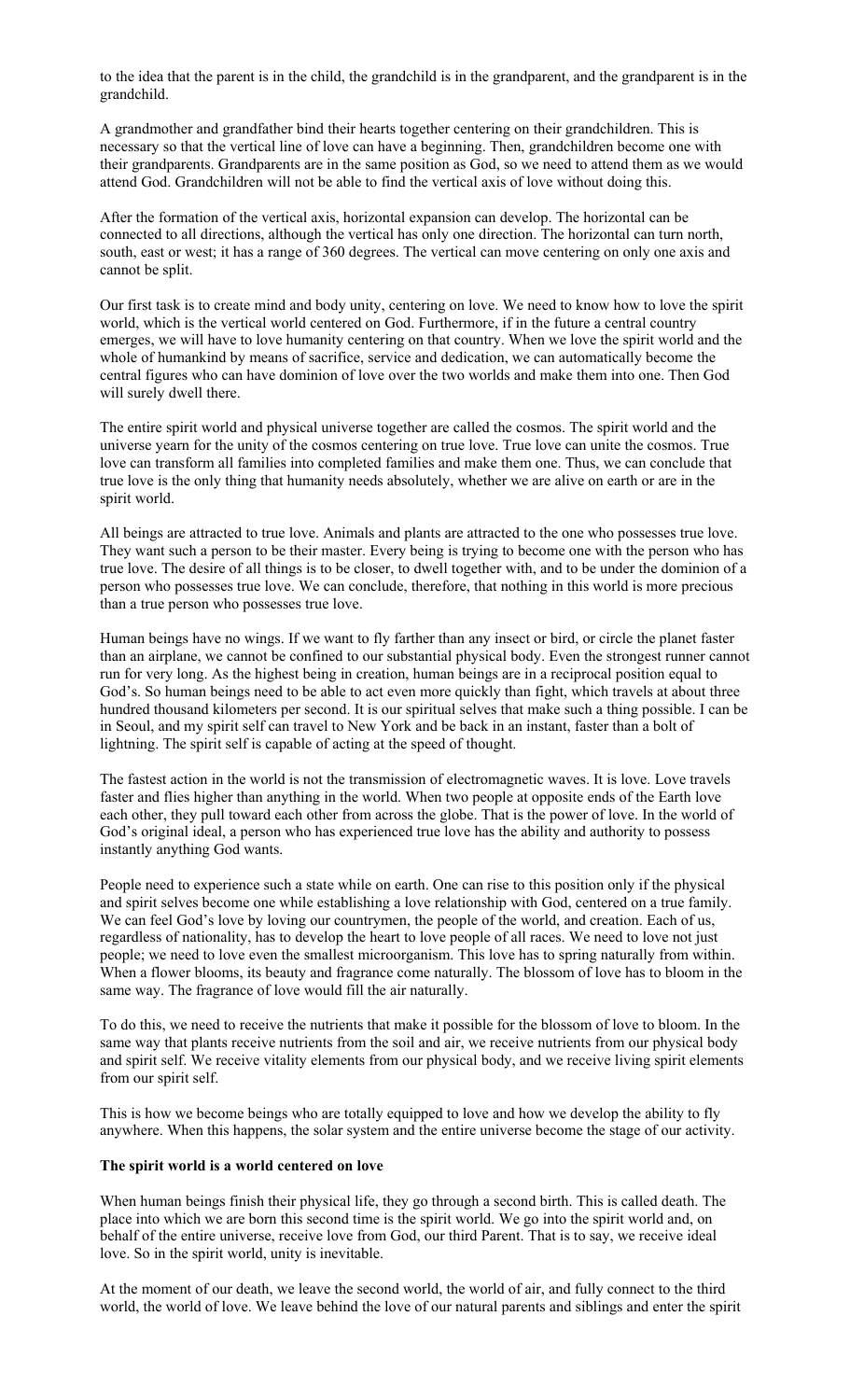world. There we eventually enter the sphere of love in which we merge with the original body of God. The seed comes from the original body, so it has to bear fruit and return to the original body.

In the spirit world, people breathe and live centered on love. A person who is unable to develop a complete character of love will be limited in his or her movements. This person will not be able to move freely. If there are several gates, for example, he or she may be allowed to enter through one gate only. If a person wants to be able to fit in with any season, any place or any time, he or she needs to develop a character of perfect love. This is why human beings were created to live through three stages.

The dragonfly lives first as a nymph, swimming around in water. Then it climbs out of the water and molts. Finally, it starts to fly and begins catching and eating bugs that it would never have imagined eating while underwater. It flies around with the world as its stage. There are many insects that have wings and develop through different stages. Human beings, who are the highest form of creation, have wings of a higher dimension.

We are born in love, live in love and, as God's representatives, give birth to sons and daughters through love. Eventually, we reach the resting place of love and return home so that we may live eternally in God's presence. In other words, our lives begin in love, ripen in love and are finally harvested as the fruit of love. When a person dies, he or she harvests the fruit of love.

During our life, we receive the love of our parents, share love with our husband or wife, and give love to our children, bringing to fruition all the seeds of God's love sown in the internal world of love. Eventually, we harvest this fruit and go into the next world. When we become completely one in love, we come to resemble God. If a husband and wife work together to complete the three stages of love and then go to the spirit world, they will exist as creators in a reciprocal relationship with God, who is the eternal subject partner. That is what happens when a husband and wife die centering on love. We begin and end in God.

The reason people have to die is that our love is limited as long as we are in our physical body. The physical body is inadequate for developing fully as an object partner to God's unlimited love. This is why we are transformed into a spirit, which is invisible. We die so that we can become one with the ideal of love, together with all of heaven and earth. Death is not a path to suffering. It is a time when the gate of happiness is thrown open, enabling us to possess cosmic love. To die means to move from a world of land, where we crawl and walk, to a world where we fly freely. We pass through death in order to become qualified travelers who, with love, can enjoy the entire universe. That is why death is, in reality, a new birth.

We started out in our mother s womb. The womb was the first world in which we were nurtured. When we were born, we separated from that world and entered a new world. Likewise, in death the spirit self cuts off and flies away from the physical body, which is like its womb. Human beings pass through a world of water and a world of land and air, until they come to live in the eternal world of love.

In the spirit world, love is the life element. As long as your command is given through love, anything you say will be accomplished immediately, and nothing will be impossible. Even if a billion people say they want to have dinner, the appropriate meal can be prepared and the feast can be ready in an instant. If all the guests say they want to become princes and princesses, then everyone will indeed be turned into princes and princesses. This will actually be possible.

So now that you know these things, would you like to live here on earth or go to the next world? When we are in the womb, we think the womb is the best place to be. We just spend our time kicking. If someone were to try pulling us out midway through, we wouldn't like it at all. When it is finally time to come out of the womb, it is like dying and then being resurrected. In the same way, after physical death we are resurrected to a new form of life. Therefore, death is actually a second birth.

#### **God and humankind are in a parent-child relationship**

Ladies and gentlemen, because human beings fell, our life course is not a smooth path. The Fall of the first human ancestors led to misery for human beings. God also suffered misery. For this reason, we do not dedicate our lives only to the accomplishment of the ideal world. An even more important goal for our life is to clear away the sorrow and agony in the heart of God, who is the origin of all life. Thus, when human beings finally attain happiness, then God too will be happy.

God and humankind have gone through the course of history in the same situation, pursuing the same goal. As a result of losing Adam and Eve, God has walked the most difficult path, a path that no one would choose to walk. Human beings too have walked this inevitable path of destiny brought about by the Fall, always hoping for the coming day of salvation.

Humankind's most fervent hope is to become sons and daughters of God. This is because no relationship is more intimate than that of parent and child. We were born when the love and life of our parents converged, and thus we represent their ideals. However, words like love and ideals do not make sense in reference to just one person. Life comes from a love relationship between a husband and wife; it cannot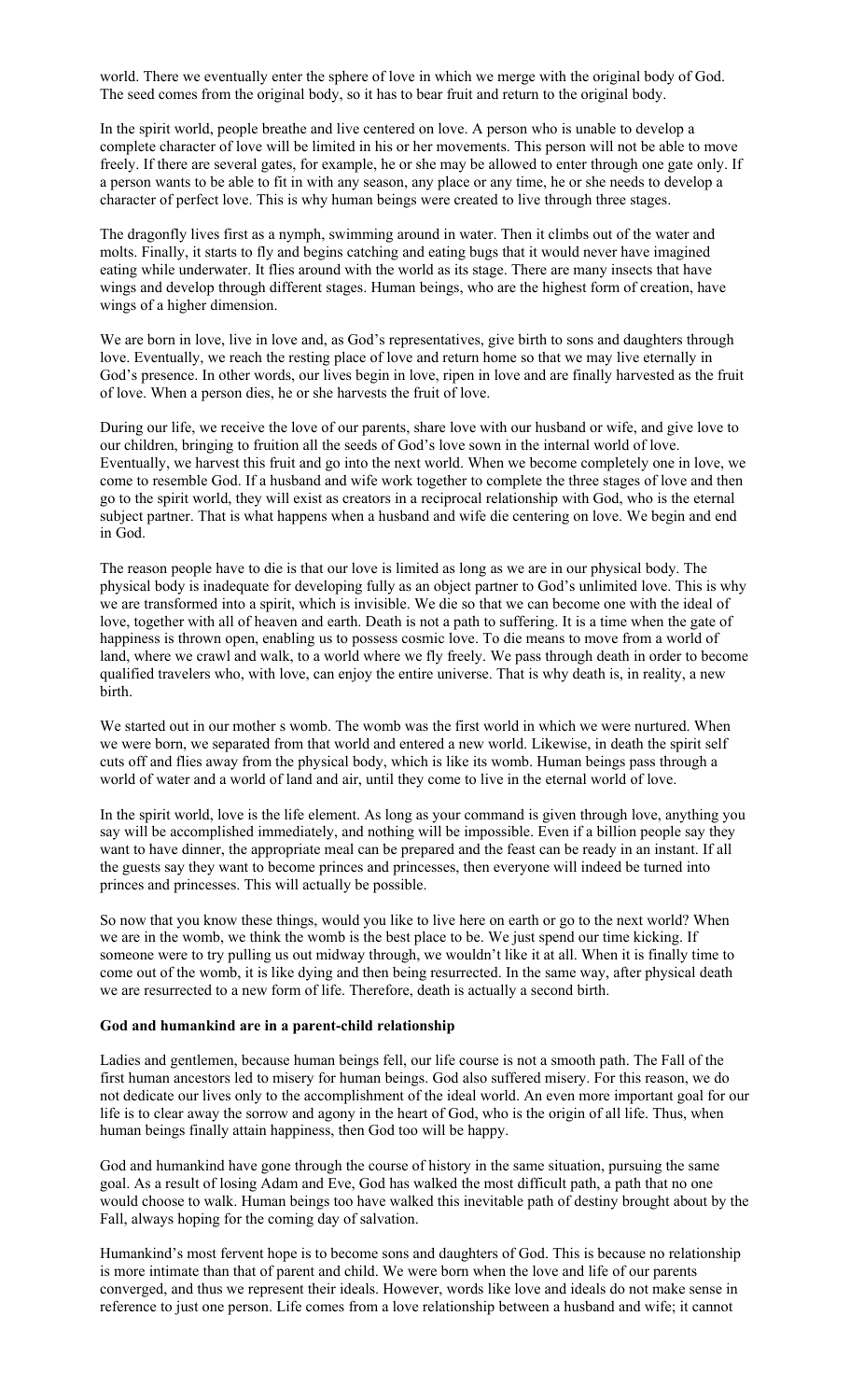be created by one person alone. When God created human beings, He created us to be the object partners of His own love, life and ideals. This is amazing and incredible.

If I did not exist, my parents' love would not have become visible. The love, life and ideals of my parents exist in relation to me. I am the fruit of my parents' love, life and ideals. That is why the child's position is the most precious of all.

It is remarkable that we started from a point where our parents' love was our love, our parents' life was our life, and our parents' ideals were our ideals. That is why parents look at their children and say, "These are the sons and daughters we love." Parents sense, realize and know that their children are the substantiation of their love, their lives and their hopes.

A single day cannot pass without parents missing their beloved children. Even if it has been only a few minutes since they last saw them, they want to see them again. If someone were to try to sever this relationship, they would find it impossible to break, for children are the bone of their parents' bones and the flesh of their flesh. If their children disappear, parents feel as if they want to die. Their ideals are fulfilled when their children succeed.

Even parents born into this world deprived of true love, true life and true ideals due to the Fall know what it is like to love their children like this. How much more, then, would this be true for God, who is the subject partner of all parents!

## **Completion of the providence of salvation**

Had Adam and Eve not fallen, they would have been the children and royal descendants of God's direct lineage. Adam and Eve were in the position of prince and princess who stood to inherit the kingdom of heaven in the spirit world and on earth. At the same time, because they were created as the object partners of the invisible God, who is the subject partner, Adam and Eve were substantial beings who could receive God's love. They were substantial manifestations of the invisible God.

It is the special privilege of a child of God to say, "God is mine. All that is Gods is also mine. Even God's love, life and ideals are mine." It is up to human beings to recover this amazing and incredible value that was originally ours.

If God is the subject partner of love who exists eternally, then the reciprocal partners of God's love also exist eternally. When I become one with God's love, God becomes me. Had Adam and Eve not fallen, their bodies would have been the homes where God could dwell. They would have placed God at the center of their hearts and become entities of love, life and lineage who would be united eternally through true love. If they had done this, our mind and body would not be in conflict today.

The Fall means that we inherited the life and lineage of evil, centering on evil love. We were born from false parents, false olive trees. We must therefore rebuild the lineage by changing that false olive tree into a true olive tree. We have to be engrafted onto the true olive tree, go through at least three generations, and produce fruit that itself becomes true olive trees representing the original standard. Then the providence of salvation will be completed, and fallen people will be restored to their original state.

In this way, God is trying to make us into children of the Parents of goodness, based on loving oneness with God. This is why God sends the Messiah to earth as the True Parents. The Messiah is the one who comes to restore the lineage of all of humankind to God and establish the original ideal of creation.

All people desire to be the best. We want to be God's sons and daughters, God's princes and princesses, heirs to God's kingship. Everyone has this original desire, yet we have inherited a different lineage. We say that life is an ocean of suffering as we lament at our birth, lament over our lives and lament even as we die.

Thus, it is important to know how to end the struggle between our mind and body and unite them as one. A person who cannot unite his or her own mind and body will not be able to play a role in uniting the nation, the world or the spirit world.

Once a subject partner and object partner form a reciprocal relationship, they need to become one with a greater entity. Once a man and woman become one as reciprocal partners, that couple has to become an object partner to a greater subject partner, serving their nation as patriots. Likewise, a patriot who enters into an even greater partnership with the world will be engrafted onto the way of saints. A saint becomes part of a greater partnership with the cosmos and is engrafted onto the way of divine sons and daughters. Only after we have achieved the way of divine sons and daughters can we be engrafted onto God.

Before seeking to excel on the world stage, humans first have to excel as the original family of Adam and Eve. Had Adam and Eve taken their places as the lineal prince and princess before God, they would have been the most exalted among all men and women. However, they fell and lost their rightful positions of the elder son and daughter, the crown prince and princess. This tragedy has remained throughout human history. That is why humankind has traveled a path of life in search of the positions of first son and first